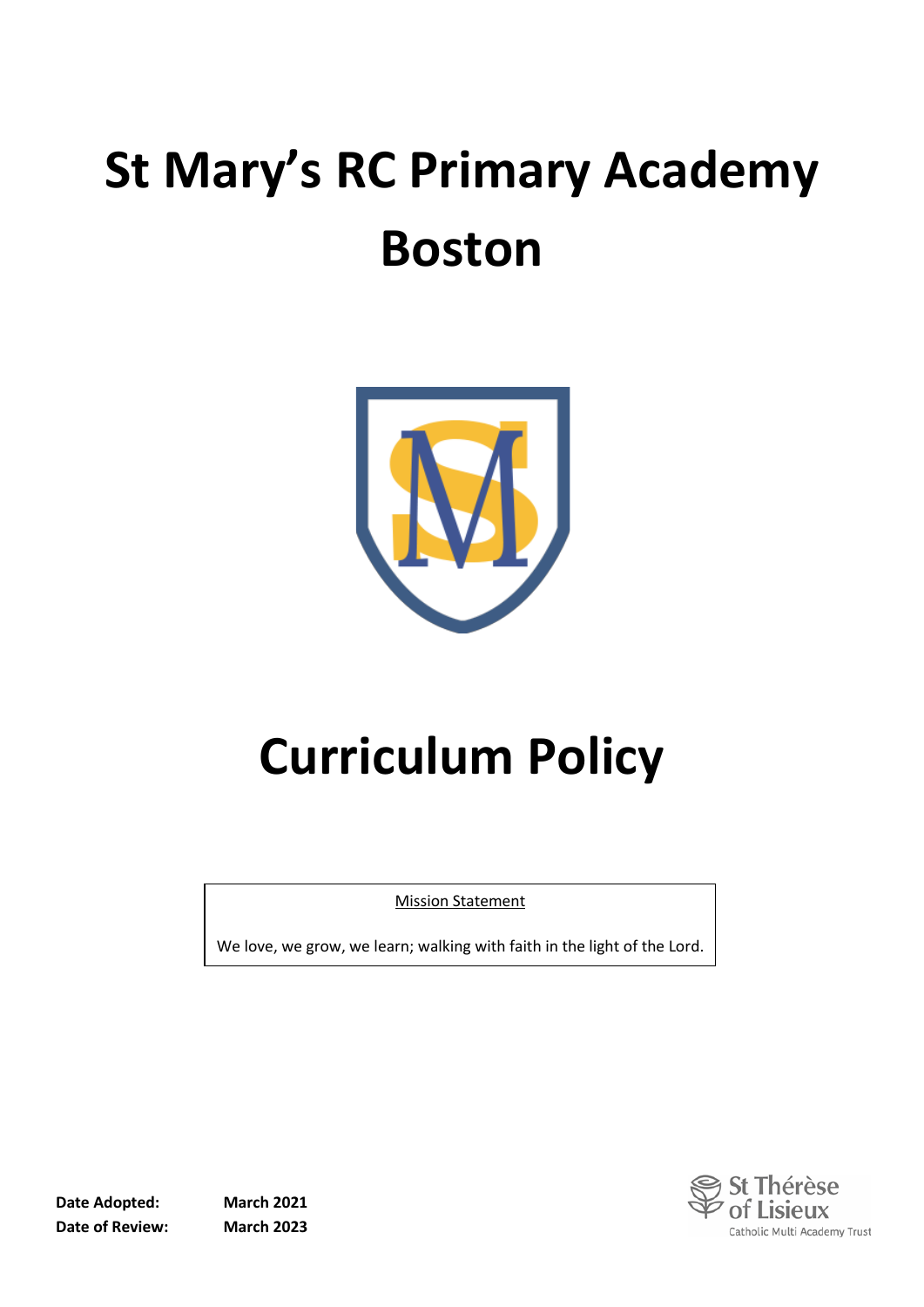### **Rights Respecting Articles**

#### **Article 3**

The best interests of pupils must be the primary concern in making decisions that may affect them. All adults should do what is best for pupils.

#### **Article 23**

You have the right to special education and care if you have a disability, as well as all the rights in this convention, so that you can live a full life.

#### **Article 28**

All pupils have the right to a good primary education, which should be free.

#### **Introduction**

Here at St Mary's RC Primary Academy we strive to provide a creative curriculum that engages and reaches out to all pupils. We aim to bring learning to life by providing high quality teaching and inspiration learning activities which link to all areas of the curriculum. Through the use of Cornerstones projects, we want pupils to engage, develop and innovate, and allow pupils to express their ideas through a range of activities.

Since the new National Curriculum was introduced by the Government in 2014/15, we have been working hard to refresh our school approach and provision for pupils. As part of this work we implemented the Cornerstones Curriculum, a nationally recognised approach for delivering outstanding learning opportunities for pupils.

#### **Intent**

Our aim is for every pupil to reach their potential as a unique, well-rounded individual and as a valuable citizen in our local, national and global community based on a Catholic Education that firmly places Christ at the centre of all aspects of school life. We need to ensure that every pupil, no matter from what background they they're from, are fully prepared for the next stage of their education. It is essential that the pupil in our school have excellent communication skills and this is a key feature of our curriculum. We ensure that our pupils are fully prepared to thrive in the different curriculums offered by our various feeder schools in the area. In Boston, pupils have a choice of schools through a selective system. Currently 90% (2018) of our pupils moved onto a Grammar school.

We deliver The National Curriculum (2014) for all pupils and as a Catholic School our RE curriculum is at the heart of what we do here at St Mary's and addresses wellbeing beyond the National Curriculum. Finally, PE is of vital importance to our pupils. Here they can access a variety of experiences and learn new skills which will support them in growing into healthy, resilient young individuals that can make informed lifestyle choices.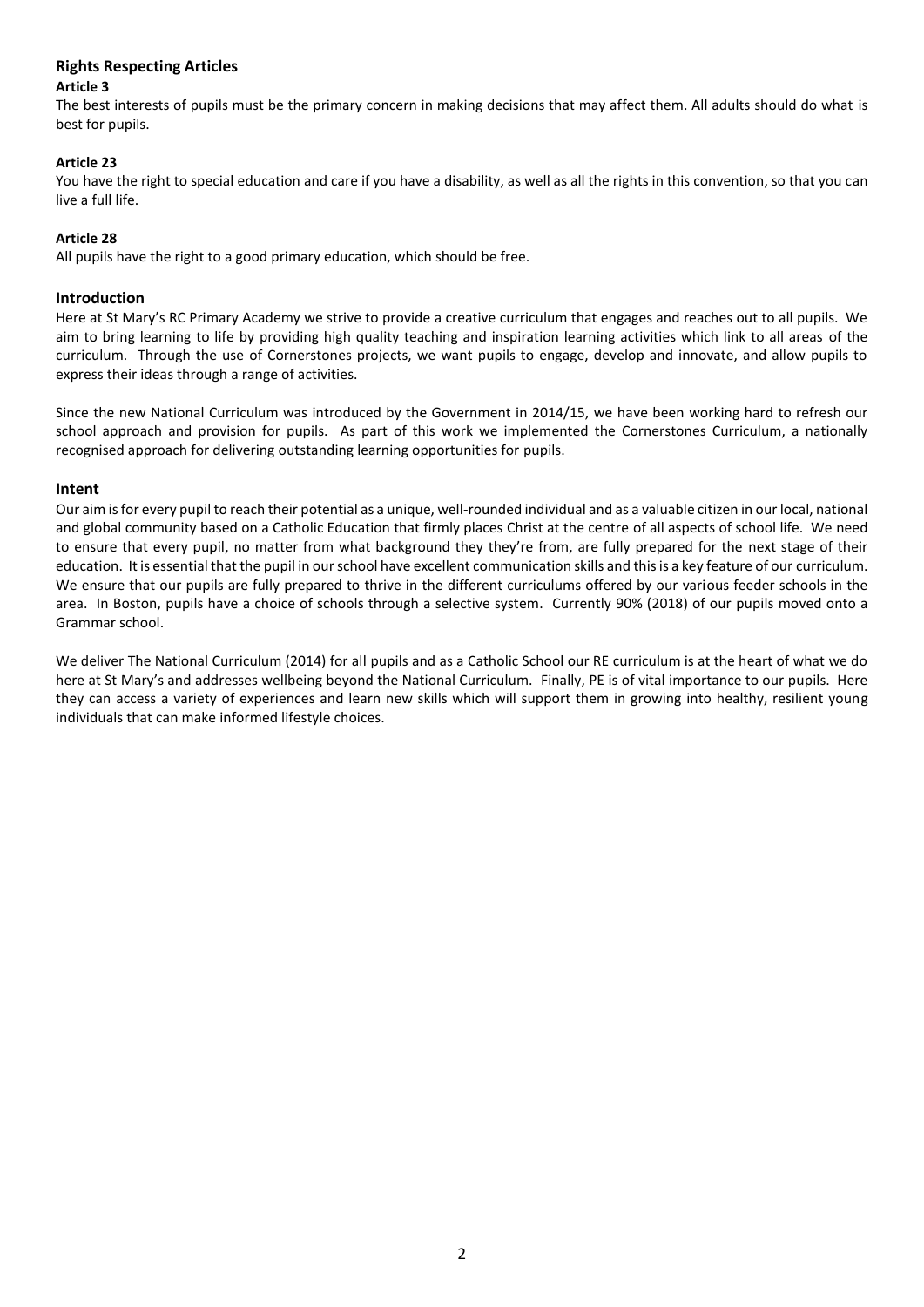#### **Implementation**

Knowledge is facts and information, and skills are the application of knowledge in a range of contexts. We adhere to the HMCI comment 'knowledge underpins and enables the application of skill' and we understand that both need to be developed alongside one another.

The Cornerstones Curriculum is a creative and thematic approach to learning that is mapped to the new 2014 Primary National Curriculum to ensure comprehensive coverage of national expectations. Our new curriculum will be delivered through Imaginative Learning Projects (ILPs) which will provide a rich menu of exciting and motivating learning activities that make creative links between all aspects of our pupil's learning.

Our curriculum offers valuable first-hand experiences to enrich the curriculum, with a range of activities taking place during lunchtime and after school to enhance pupil provision. We work hard to include the 'wow' factor to motivate and inspire our learners and to prepare pupils for the world they live in today and for the future.

St Mary's is an inclusive school and a range of strategies and resources are available to ensure that all pupils can access our curriculum. This includes support for pupils with SEND, learners with English as an additional language and more able pupils.

We recognize the importance of making links between home and school and encourage parental involvement with the learning of homework. Weekly homework activities are set, as well as daily reading and times table practice. This allows pupils to:

- Practice and consolidate their skills and knowledge.
- Develop and extend their techniques.
- Share work with their family.

#### **Delivery**

We believe pupils learn better when they are encouraged to use their imagination and apply their learning to engaging contexts. Our curriculum provides lots of learning challenges throughout the academic year that will require pupils to solve problems, apply themselves creatively and express their knowledge and understanding effectively across the curriculum.

Our English curriculum is delivered through the use of high quality texts and visual media to ensure high expectations are in place, as well as exposure to new experiences and vocabulary. This drives the objectives that need to be taught alongside the promotion of reading for pleasure.

Our daily maths lessons promote the skills of discovery and mastery of learning, supported by the White Rose scheme of learning.

Our RE Curriculum in line with other Diocesan vision and along with all schools in the Nottingham Diocese is delivered through the 'Come and See' Curriculum. In EYFS and Key Stage 1, 2 hours per week is taught, and in Key Stage 2 the expectation is that 2.5 hours per week is taught.

At St Mary's, education regarding Relationship, Sex and Health Education (RSHE), is based on the 'Life to the Full' as provided by Ten Ten and approved by the Nottingham Diocese. As a Catholic school, our mission is to support the spiritual, moral, social and cultural development of all of our pupils, rooted in the wisdom and teaching of the Church. The education of pupils in human sexuality is an important, precious and privileged responsibility.

We also use the PSHE Matters programme. Personal, Social, and Health Education (PSHE) is central to giving pupils the knowledge, skills and understanding they need to lead confident, healthy, independent lives and to become informed, active and responsible British citizens.

PSHE enables students to understand and respect our common humanity: its diversity and its differences so that they can go on to form, the effective, fulfilling relationships that are an essential part of life and learning. Safeguarding is a key element of PSHE as pupils learn about their own identity, risks, decision-making and how to keep themselves safe.

St Mary's uses Read Write Inc as the model for delivering phonics across Key Stage 1. For pupils who need additional phonics support in Key Stage 2, firstly Read Write Inc is used before moving onto Fresh Start.

We go beyond the expectation of the National Curriculum in our PE provision. We provide specialist PE Teachers to enrich and enhance pupil's experiences through their senses and physical interaction with their surroundings, both in the curriculum and through extra-curricular opportunities. We offer a vast array of opportunities to participate and excel in sporting events and all pupils in school from Year 1 to Year 6 have the opportunity to learn to swim. PE is of vital importance to our pupils. Here they can access a variety of experiences and learn new skills which will support them in growing into healthy, resilient young individuals that can make informed lifestyle choices.

We are working towards the 'Rights Respecting' Level 2 Accreditation, this will develop our Curriculum to improve the wellbeing of all our children.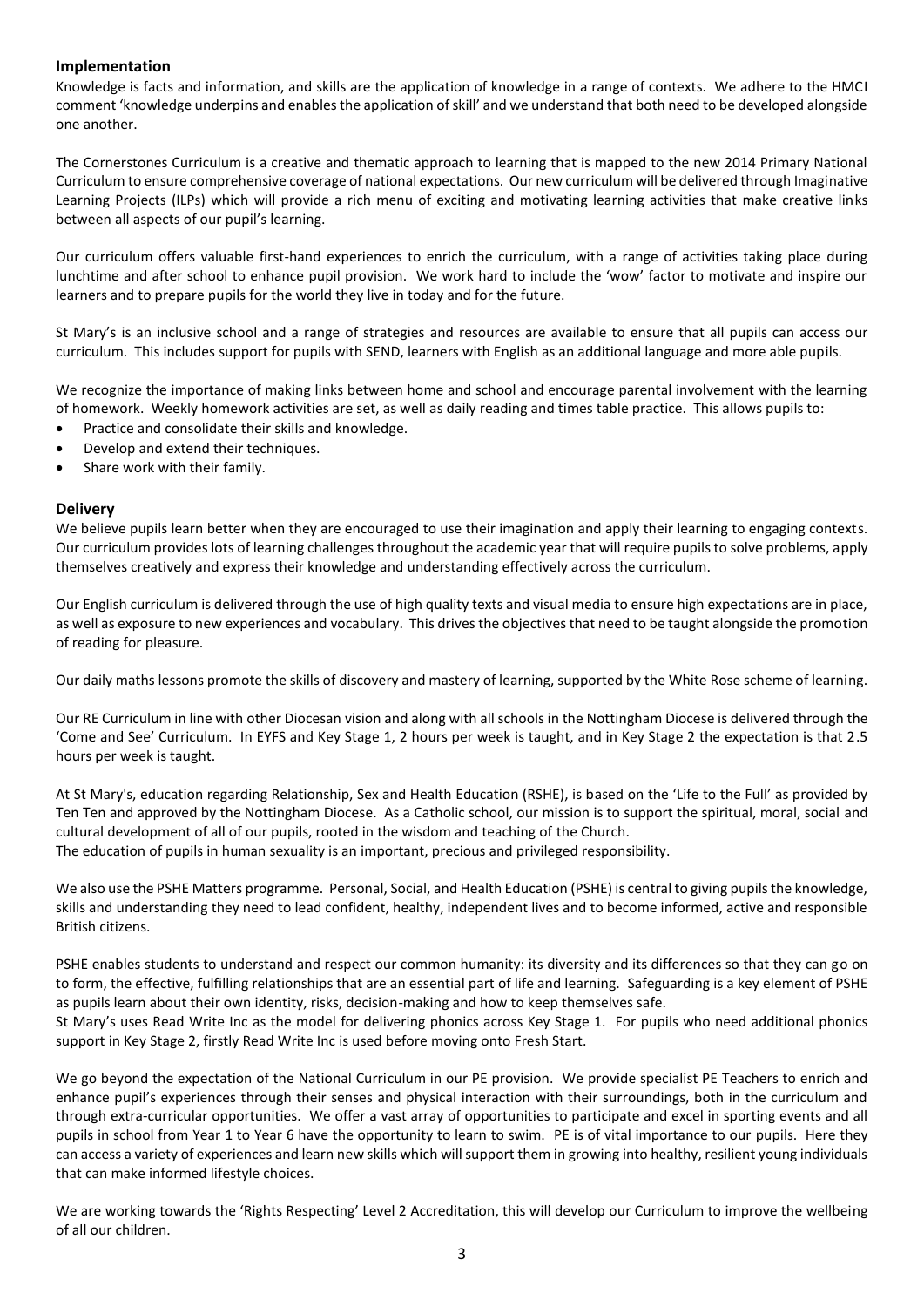#### **Impact**

Our quality curriculum ensures that our pupils leave us as with a wealth of experiences and as well rounded, resilient individuals that are able to reach their potential; academically, personally and spiritually. Our pupils leave St Mary's feeling loved, valued and confident learners ready for the challenges on their learning pathway with an awareness and a sense of pride for the area they live and maybe one-day work in.

Through our curriculum, we strive to ensure that our pupil's attainment in core and foundation subjects is in line with or exceeding their potential when we consider the varied starting points of our pupils. Our learners are guided by all staff on how to approach challenges everyday. This could be on the playground, in a game of disagreement, or in class with a complex learning challenge. The impact should be that children don't give up, show resilience and are highly motivated to success and achieve, equipped with the personal skills to do this.

Our learners will be motivated by a strong sense of morality, grounded by our Catholic ethos and school values of hope, mercy, truth, love and peace. They will make decisions for the right reasons and in the best interests of their community. They will be able to decide what is right and what is wrong, resilient to the influence of others.

|                            |        | We ensure that every child feels:                                                                                                                                                                                                                | <b>A Sense of Belonging</b>                                                                                                                                                                                                                                                                                                                                                                                                          |                                                                                                                                                                                                                                                                                                                                                                                                                                         |                                                                                                                                                                                                                                                                                                    | Valued for who they are                                                                                                                                                                                                                                                            |                                                                                                                                                                                                                                                                                                                                                                                                                                                                  |                                                                                                                                                                                                                                | <b>Respected</b>                                                                                                                                                                                                                    |  |
|----------------------------|--------|--------------------------------------------------------------------------------------------------------------------------------------------------------------------------------------------------------------------------------------------------|--------------------------------------------------------------------------------------------------------------------------------------------------------------------------------------------------------------------------------------------------------------------------------------------------------------------------------------------------------------------------------------------------------------------------------------|-----------------------------------------------------------------------------------------------------------------------------------------------------------------------------------------------------------------------------------------------------------------------------------------------------------------------------------------------------------------------------------------------------------------------------------------|----------------------------------------------------------------------------------------------------------------------------------------------------------------------------------------------------------------------------------------------------------------------------------------------------|------------------------------------------------------------------------------------------------------------------------------------------------------------------------------------------------------------------------------------------------------------------------------------|------------------------------------------------------------------------------------------------------------------------------------------------------------------------------------------------------------------------------------------------------------------------------------------------------------------------------------------------------------------------------------------------------------------------------------------------------------------|--------------------------------------------------------------------------------------------------------------------------------------------------------------------------------------------------------------------------------|-------------------------------------------------------------------------------------------------------------------------------------------------------------------------------------------------------------------------------------|--|
| Curriculum                 |        | Some Key Challenges with returning to<br>school                                                                                                                                                                                                  | Anxiety                                                                                                                                                                                                                                                                                                                                                                                                                              | <b>Adverse Experiences</b>                                                                                                                                                                                                                                                                                                                                                                                                              |                                                                                                                                                                                                                                                                                                    | Friendships                                                                                                                                                                                                                                                                        |                                                                                                                                                                                                                                                                                                                                                                                                                                                                  | Family                                                                                                                                                                                                                         | <b>System Factors</b>                                                                                                                                                                                                               |  |
| enhancements               |        | Seven ways to bridge the lockdown gap                                                                                                                                                                                                            | <b>Pastoral Support for</b><br>pupils:<br>Emotional wellbeing:<br>mental health.<br>heightened anxiety,<br>bereavement, re-<br>adjustment to school life                                                                                                                                                                                                                                                                             | <b>Quality blended</b><br>teaching and learning:<br>Clear learning<br>outcomes.<br>differentiation.<br>interaction, feedback,<br>digital access.                                                                                                                                                                                                                                                                                        | <b>Curricular innovation:</b><br>Outdoor learning.<br>character education,<br>talking about COVID-19,<br>heightened self-hygiene.                                                                                                                                                                  | <b>Professional learning</b><br>opportunities for<br>teachers CPD:<br>Availability, affordability,<br>hardware and software<br>developments needed.                                                                                                                                | <b>Focused learning support:</b><br>Testing pupils, analyse<br>gaps, availability of<br>support, pupil absence.                                                                                                                                                                                                                                                                                                                                                  | Catch-up tutoring:<br>Availability of<br>teacher/tutors.<br>affordability,<br>safeguarding, digital<br>access.                                                                                                                 | <b>Enhanced parental</b><br>engagement:<br>Clear guidance for<br>parents, minimise<br>parental concerns, how<br>to develop digital<br>access.                                                                                       |  |
| <b>Teaching Intentions</b> |        | <b>Our Teaching Intentions are</b>                                                                                                                                                                                                               | Ensure that all children<br>feel physically, socially,<br>emotionally and<br>academically safe.                                                                                                                                                                                                                                                                                                                                      | Ensure that there is<br>effective provision of<br>remote learning.                                                                                                                                                                                                                                                                                                                                                                      | Make opportunities to<br>discuss and process<br>children's experiences<br>over the past 6 months<br>Develop creativity<br>through projects.                                                                                                                                                        | Share practice across our<br>Trust. Ensure that<br>teachers have the skills<br>needed to develop a<br>blended and<br>technological enhanced<br>learning.                                                                                                                           | Ensure that teachers<br>quickly assess what exactly<br>are the learning needs of<br>the different children in<br>each class, especially for<br>the most vulnerable<br>(SEND, EHCP, FSM)                                                                                                                                                                                                                                                                          | Ensure that the widest<br>learning gaps are<br>bridged, understanding<br>that some children may<br>not have engaged in<br>home learning as<br>effectively as others.                                                           | Ensure that we build<br>on communication<br>developments and<br>continue to welcome<br>parents and expand on<br>the positives from the<br>Lockdown.                                                                                 |  |
|                            | Intent | Our Gospel Values permeate through<br>everything we do                                                                                                                                                                                           | Mercy                                                                                                                                                                                                                                                                                                                                                                                                                                | Truth                                                                                                                                                                                                                                                                                                                                                                                                                                   | Love                                                                                                                                                                                                                                                                                               | Hope                                                                                                                                                                                                                                                                               | Peace                                                                                                                                                                                                                                                                                                                                                                                                                                                            |                                                                                                                                                                                                                                |                                                                                                                                                                                                                                     |  |
|                            |        | Our provision is informed by current research<br>into effective teaching practices, cognition,<br>learning and how knowledge and<br>understanding develops. These act as a guide<br>for the consistency and distinctiveness of our<br>curriculum | The classroom climate<br>created by teachers<br>inspires and motivates all<br>pupils.<br>We can't expect our<br>students to return<br>joyfully, and many of the<br>relationships that were<br>thriving, may need to be<br>invested in and restored<br>We need to plan for this<br>to happen, not assume<br>that it will. Reach out to<br>greet them, use the<br>relationships we build to<br>cushion the discomfort of<br>returning. | Developing strong<br>partnership with<br>parents and carers that<br>influence learning at<br>school and home.<br>Community - we must<br>recognise that<br>curriculum will have<br>been based in the<br>community for a long<br>period of time.<br>We need to listen to<br>what has happened in<br>this time, understand<br>the needs of our<br>community and engage<br>them in the<br>transitioning of<br>learning back into<br>school. | Teachers have deep<br>knowledge of the<br>subjects they teach.<br>All of our students will<br>feel like they have lost<br>time in learning and we<br>must show them how<br>we are addressing these<br>gaps, consulting and co-<br>constructing with our<br>students to heal this<br>sense of loss. | Metacognition:<br>In different<br>environments, students<br>will have been learning in<br>different ways, It is vital<br>that we make the skills<br>for learning in a school<br>environment explicit to<br>our students to reskill and<br>rebuild their confidence<br>as learners. | Pupil groupings are flexible<br>and not solely driven by<br>perceived "ability" or prior<br>attainment.<br>Space - to be, to<br>rediscover self, and to find<br>their voice on learning in<br>this issue. It is only natural<br>that we all work at an<br>incredible pace to make<br>sure this group of learners<br>are not disadvantaged<br>against their peers,<br>providing opportunity and<br>exploration alongside the<br>intensity of our<br>expectations. | <b>Teachers monitor</b><br>learning and provide<br>feedback.<br>Teachers understand the<br>gaps in learning and plan<br>to enable the children to<br>revisit past learning in<br>order to develop their<br>"sticky knowledge." | Teachers empower<br>children to take control<br>of their own learning.<br>Teachers foster the<br>drive for children to<br>develop their thirst for<br>knowledge. All<br>teachers re-empower<br>the children's love for<br>learning. |  |

### **Assessment**

Ongoing assessment includes:

- Marking pupil's learning (in line with our Marking Policy)
- Self-assessment of the key skills learnt
- Peer assessment.
- Questioning and discussion.
- Group work activities.
- Summative assessment using Cornerstones Test papers, Star Reading and Star Maths.

#### **Enrichment**

All pupils, regardless of need, will experience a variety of enrichment activities to complement the curriculum. The needs of all pupils will be accounted for when planning these experiences. These include:

- Topic related off-site visits.
- Outdoor learning.
- Use of quality resources both in and out of the classroom.
- Visitors from outside of school.
- Extra-curricular clubs.